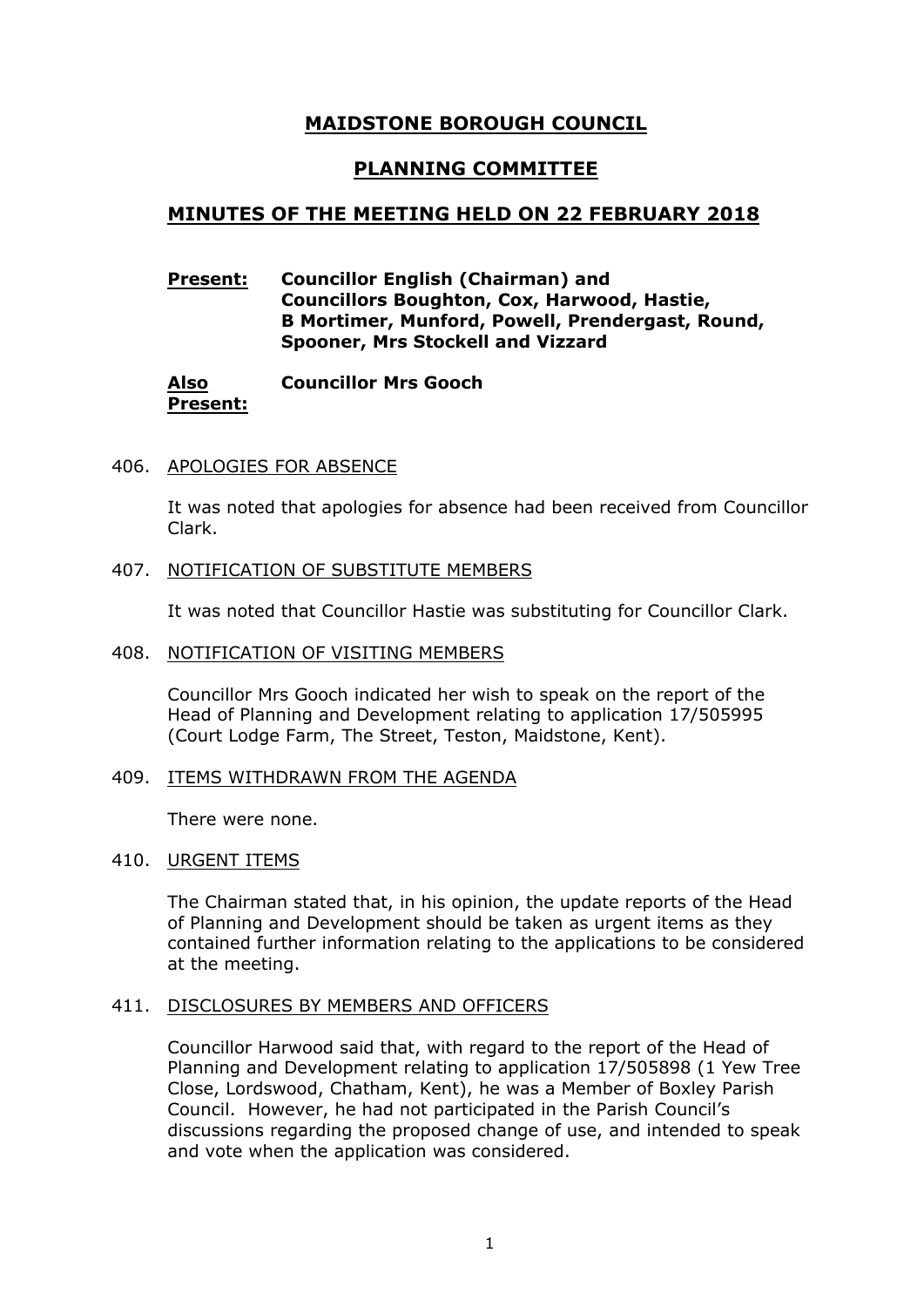Councillor Spooner disclosed an Other Significant Interest in the report of the Head of Planning and Development relating to application 17/505294 (Southfield Stables, South Lane, Sutton Valence, Maidstone, Kent). He explained that he was a friend of Mr Graham Norton, a Director of Wealden Homes, the applicant, and that he would leave the room when the application was discussed and voted on.

## 412. EXEMPT ITEMS

**RESOLVED:** That the items on the agenda be taken in public as proposed.

# 413. MINUTES OF THE MEETING HELD ON 1 FEBRUARY 2018 ADJOURNED TO 8 FEBRUARY 2018

**RESOLVED:** That the Minutes of the meeting held on 1 February 2018 adjourned to 8 February 2018 be approved as a correct record and signed.

### 414. PRESENTATION OF PETITIONS

There were no petitions.

## 415. GYPSY AND TRAVELLER SITES - NEED AND SUPPLY

The Committee discussed the response of the Strategic Planning, Sustainability and Transportation Committee to its request that consideration be given to the issue of unmet demand for affordable Gypsy and Traveller sites in the Borough.

It was noted that the Strategic Planning, Sustainability and Transportation Committee had agreed to incorporate the issue in the review of the Local Plan. The Committee had also agreed to refer the matter to the Communities, Housing and Environment Committee having regard to that Committee's responsibilities.

Members continued to be concerned about the unmet demand for affordable Gypsy and Traveller sites in the Borough and the associated enforcement, social, community, environmental and planning policy issues. Specific reference was made to the recent Gypsy and Traveller count. It was suggested and agreed that the matter be included on the agenda for the next meeting of the Chairman, Vice-Chairman and Political Group Spokespersons of the Planning Committee to enable a discussion to take place with the appropriate Officers with a view to a report back to the Planning Committee at the earliest opportunity.

**RESOLVED:** That an item be included on the agenda for the next meeting of the Chairman, Vice-Chairman and Political Group Spokespersons of the Planning Committee to enable a discussion to take place with the appropriate Officers on the subject of the unmet demand for affordable Gypsy and Traveller sites in the Borough, and associated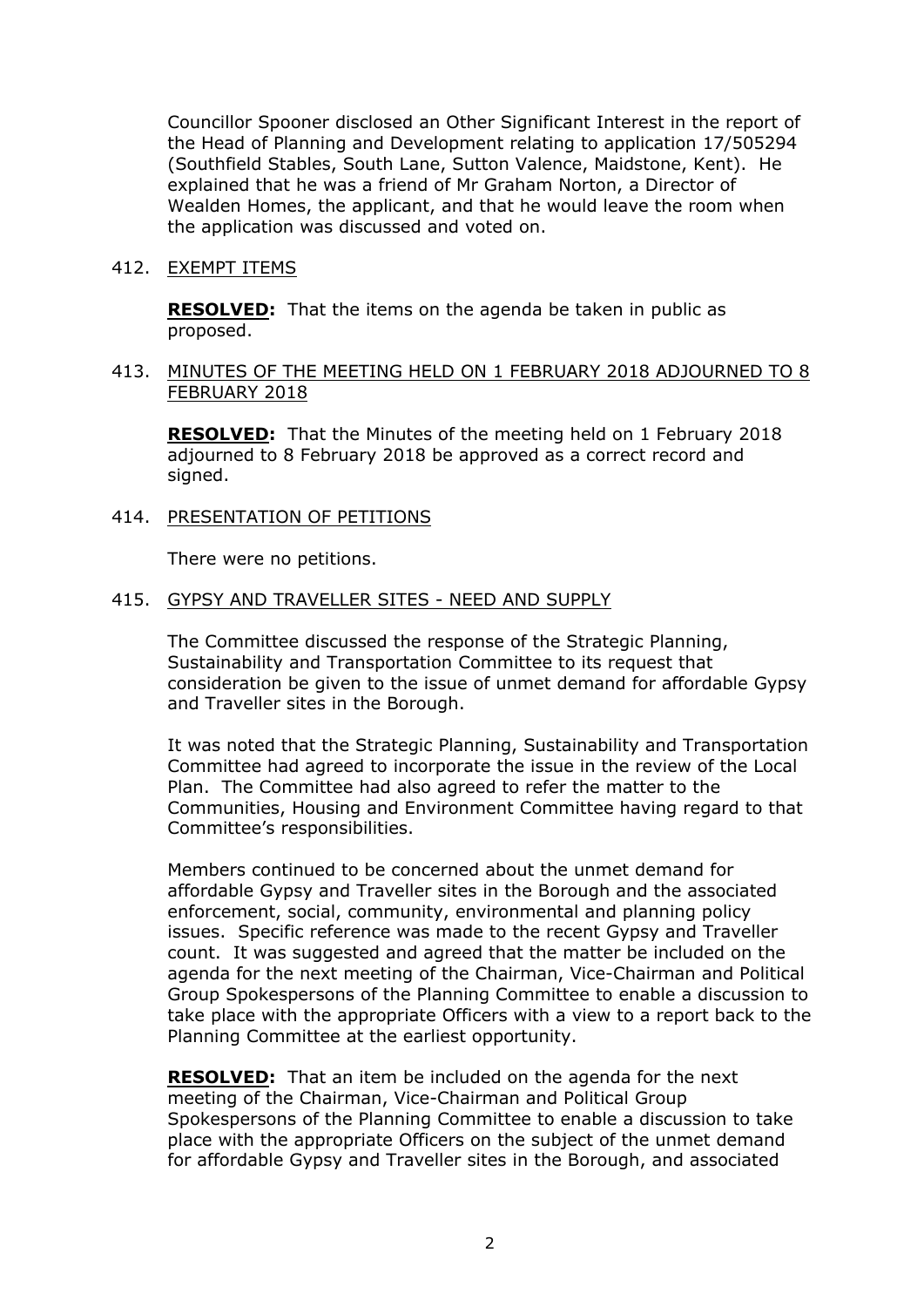issues, with a view to a report back to the Planning Committee at the earliest opportunity.

# 416. DEFERRED ITEMS

17/503291 – ERECTION OF 6 NO. LIGHTWEIGHT COMMERCIAL/INDUSTRIAL UNITS - THE PACKHOUSE, QUEEN STREET, PADDOCK WOOD, TONBRIDGE, KENT

The Principal Planning Officer said that he had nothing further to report in respect of this application at present.

17/503237 - OUTLINE APPLICATION (SOME MATTERS RESERVED) FOR DEMOLITION OF EXISTING BUILDINGS, AND CESSATION OF COMMERCIAL USE ON SITE; ERECTION OF RESIDENTIAL DEVELOPMENT PROVIDING 18 NO. UNITS, OF WHICH 12 X 1 BED AND 6 X 2 BED. PROVISION OF 16 PARKING SPACES/2 DISABLED SPACES AND 4 VISITOR SPACES. ACCESS, LAYOUT AND SCALE BEING SOUGHT - J B GARAGE DOORS, STRAW MILL HILL, TOVIL, MAIDSTONE, KENT

The Principal Planning Officer said that he had nothing further to report in respect of this application at present.

417. 17/505294 - OUTLINE APPLICATION FOR THE DEMOLITION OF EXISTING STABLES, HORSE WALKER, CABINS/CONTAINER, SHED AND TOILET WITH EXISTING CARAVANS REMOVED TO ALLOW FOR CONSTRUCTION OF ACCESS ROAD AND ERECTION OF 3 DETACHED SINGLE STOREY BUNGALOWS WITH GARAGING /CAR BARN INCLUSIVE OF ECOLOGICAL COMMUNAL GARDEN, WITH ACCESS, APPEARANCE, LAYOUT AND SCALE TO BE CONSIDERED AT THIS STAGE AND LANDSCAPING RESERVED FOR FUTURE CONSIDERATION - SOUTHFIELD STABLES, SOUTH LANE, SUTTON VALENCE, MAIDSTONE, KENT

Having disclosed an Other Significant Interest, Councillor Spooner left the meeting whilst this application was discussed.

The Chairman and Councillors Munford and Mrs Stockell stated that they had been lobbied.

The Committee considered the report and the urgent update report of the Head of Planning and Development.

Councillor Mrs Porter of Sutton Valence Parish Council and Mr Norton, for the applicant, addressed the meeting.

# **RESOLVED:**

1. That permission be granted subject to the conditions set out in the report, as amended by the urgent update report, with the amendment of conditions 3, 8, 10 and 14 as follows: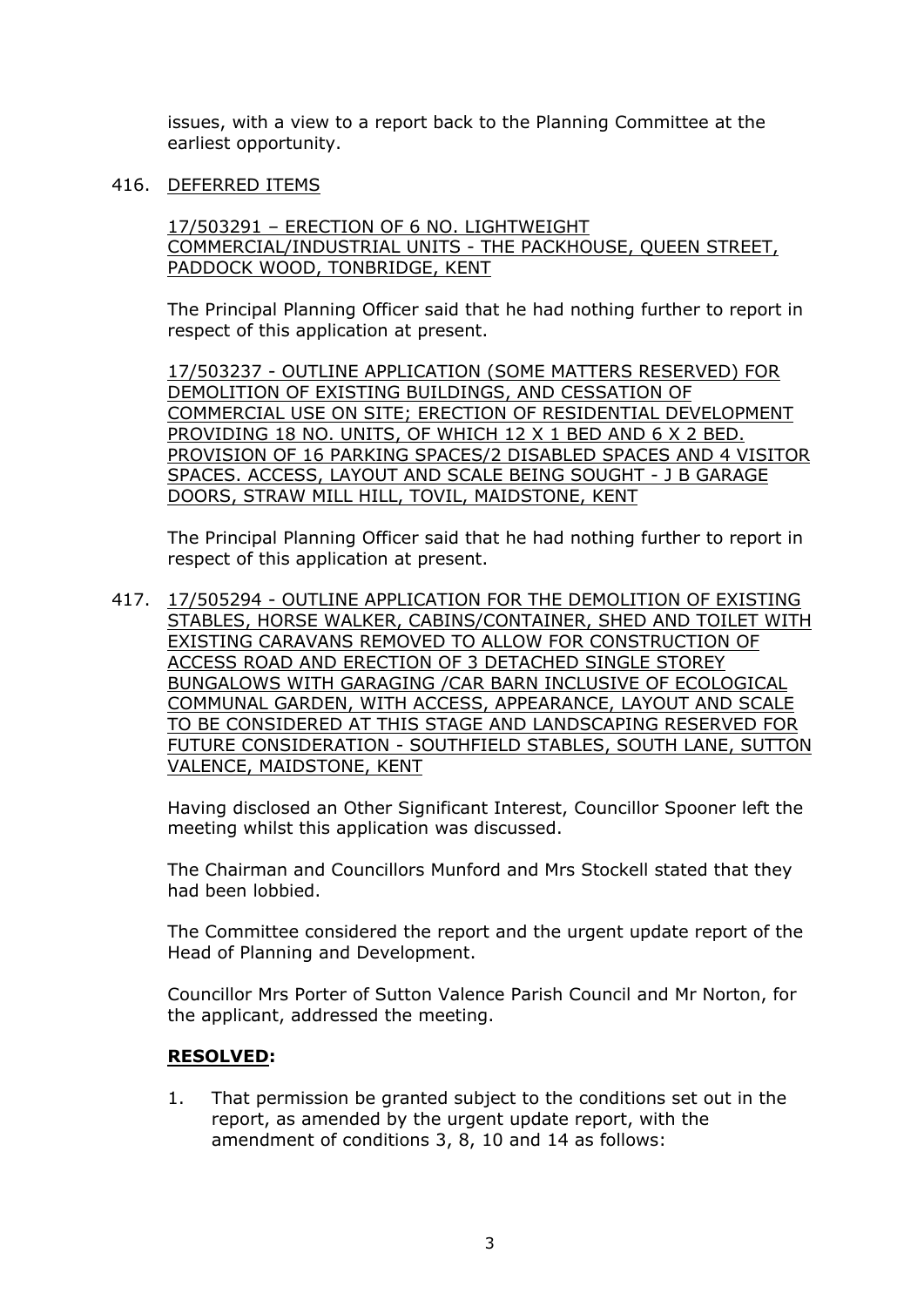# Condition 3 (Materials)

Notwithstanding the information on the approved plans, no development above damp proof course level shall take place until written details and samples of materials (including the use of black timber weather boarding and avoiding the use of uPVC doors and frames) to be used in the construction of the external surfaces of the development hereby permitted have been submitted to and approved in writing by the Local Planning Authority. The development shall be carried out in accordance with the approved details. The details of the materials shall include sparrow boxes/bricks incorporated into the development.

Reason: In the interest of amenity and to ensure that the proposed development is satisfactorily integrated with its immediate surroundings.

# Condition 8 (Foul and Surface Water Drainage)

Prior to the commencement of the development hereby approved details of the foul and surface water drainage and an assessment of the hydro-geological context of the development and the site, incorporating sustainable drainage principles, shall be submitted to and agreed in writing by the Local Planning Authority. In connection with the ecological communal garden the sustainable drainage system shall be in the form of a pond or swale. The agreed scheme shall be implemented in strict accordance with the approved plans prior to first occupation of the development hereby permitted.

Reason: To ensure that the principles of sustainable drainage are incorporated into this development and to ensure ongoing efficacy of the drainage provisions.

# Condition 10 (Landscape and Ecological Management Plan)

A landscape and ecological management plan, including long term design objectives, management responsibilities, access arrangements and maintenance schedules for the ecological communal garden (which shall include a native species natural orchard woodland), shall be submitted to and approved in writing by the Local Planning Authority prior to first occupation of any dwelling on the site. Landscape and ecological management shall be carried out in accordance with the approved plan unless the Local Planning Authority gives written consent to any variation.

Reason: In the interests of biodiversity, landscape, visual impact and amenity of the area and to ensure a satisfactory appearance to the development.

# Condition 14 (Plans/Drawings)

Delete reference to drawing number PL-SV-004 Rev A – Proposed Soft Landscaping.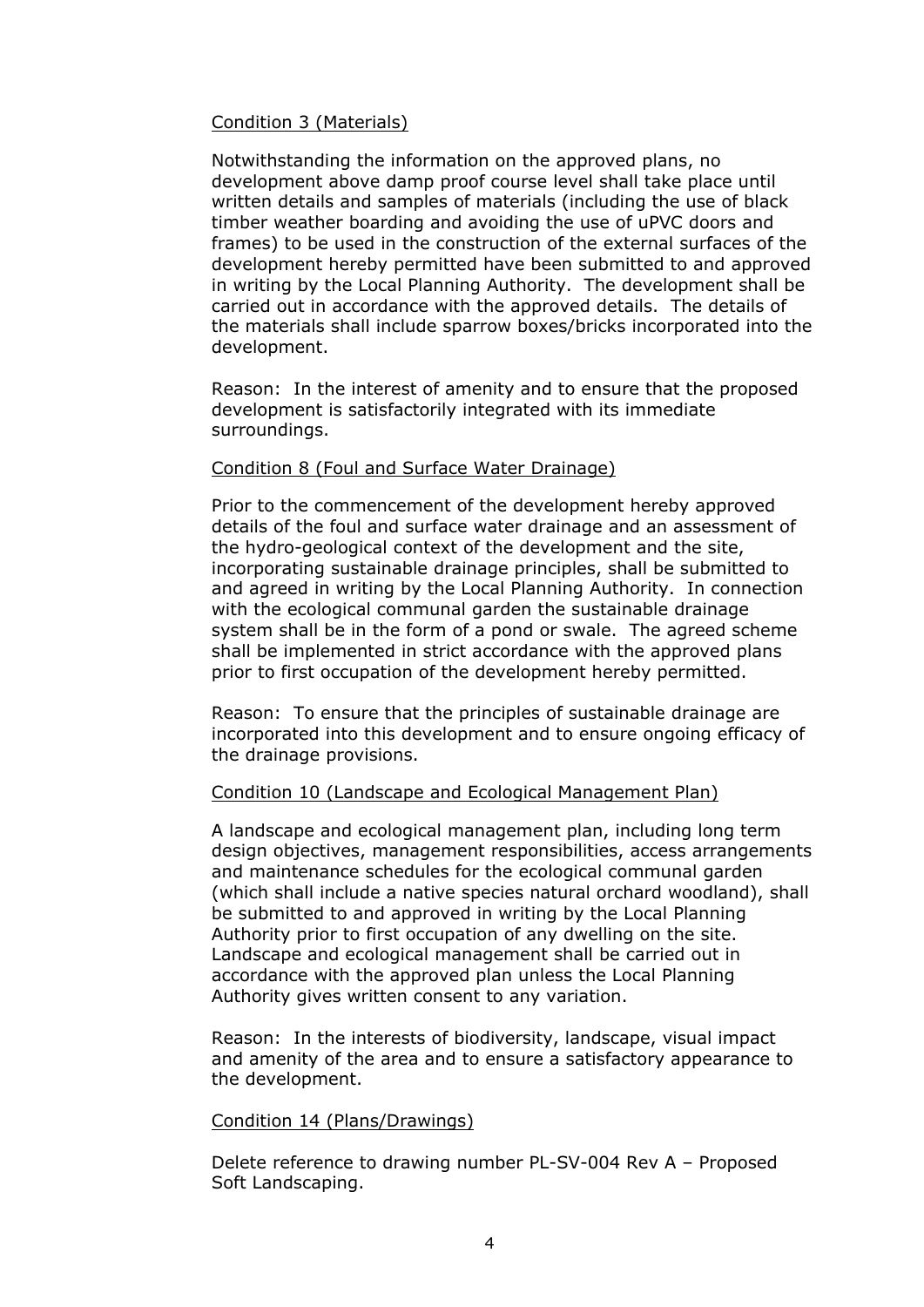2. That the landscaping reserved matter application and the details to be submitted pursuant to condition 3 (Materials) are to be reported back to the Planning Committee for determination/approval.

Voting: 8 – For 2 – Against 2 – Abstentions

# 418. 17/505898 - CHANGE OF USE OF COMMON LAND TO REAR OF PROPERTY TO RESIDENTIAL GARDEN LAND - 1 YEW TREE CLOSE, LORDSWOOD, CHATHAM, KENT

The Chairman said that he had received apologies from Councillor Mrs Hinder, Ward Member, who had raised objections to this application, but was unable to attend the meeting.

The Committee considered the report of the Head of Planning and Development.

The Principal Planning Officer advised the Committee that he wished to amend recommendation no.4 to seek construction details of all fencing, walling and other boundary treatments to prevent damage to trees.

Councillor Hinder of Boxley Parish Council addressed the meeting.

Contrary to the recommendation of the Head of Planning and Development, the Committee agreed to refuse permission. In making this decision, Members felt that the setback which is subject to this application is an attractive element of the street scene in Gleaming Wood Drive which reflects and mirrors a woodland edge, and its loss would diminish the quality of the street scene and the rhythm of these open space setbacks on Gleaming Wood Drive thereby being contrary to policy DM1 of the Maidstone Borough Local Plan.

**RESOLVED:** That permission be refused for the following reason:

The setback which is subject to this application is an attractive element of the street scene in Gleaming Wood Drive which reflects and mirrors a woodland edge, and its loss would diminish the quality of the street scene and the rhythm of these open space setbacks on Gleaming Wood Drive thereby being contrary to policy DM1 of the Maidstone Borough Local Plan.

Voting: 13 – For 0 – Against 0 – Abstentions

419. 17/505995 - ERECTION OF A DETACHED FIVE BEDROOM DWELLING WITH ASSOCIATED PARKING - COURT LODGE FARM, THE STREET, TESTON, MAIDSTONE, KENT

All Members except Councillors Hastie, B Mortimer and Mrs Stockell stated that they had been lobbied.

The Committee considered the report and the urgent update report of the Head of Planning and Development.